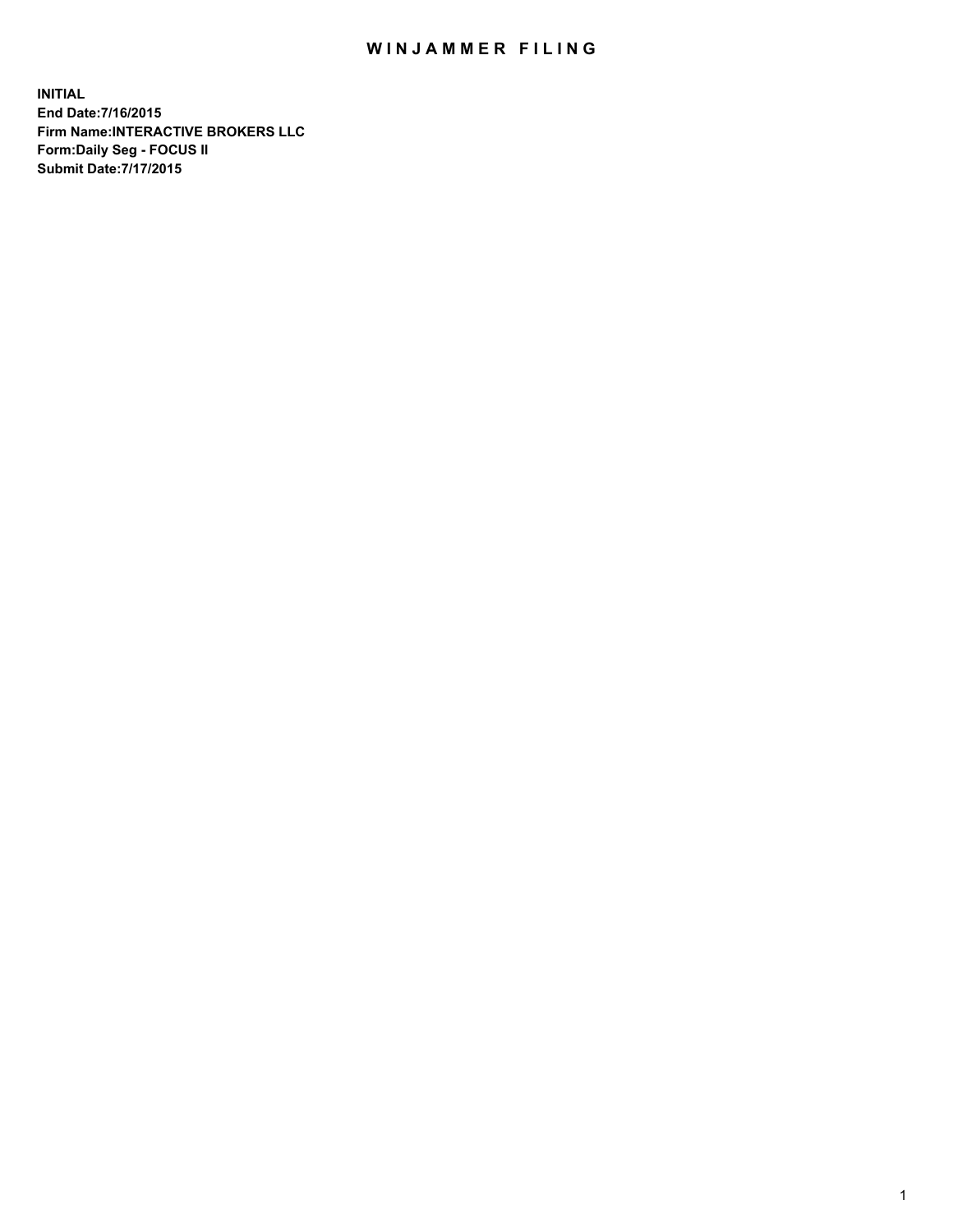## **INITIAL End Date:7/16/2015 Firm Name:INTERACTIVE BROKERS LLC Form:Daily Seg - FOCUS II Submit Date:7/17/2015 Daily Segregation - Cover Page**

| Name of Company<br><b>Contact Name</b><br><b>Contact Phone Number</b><br><b>Contact Email Address</b>                                                                                                                                                                                                                          | <b>INTERACTIVE BROKERS LLC</b><br><b>Michael Ellman</b><br>203-422-8926<br>mellman@interactivebrokers.co<br>$\underline{\mathbf{m}}$ |
|--------------------------------------------------------------------------------------------------------------------------------------------------------------------------------------------------------------------------------------------------------------------------------------------------------------------------------|--------------------------------------------------------------------------------------------------------------------------------------|
| FCM's Customer Segregated Funds Residual Interest Target (choose one):<br>a. Minimum dollar amount: ; or<br>b. Minimum percentage of customer segregated funds required:%; or<br>c. Dollar amount range between: and; or<br>d. Percentage range of customer segregated funds required between:% and%.                          | $\overline{\mathbf{0}}$<br>$\overline{\mathbf{0}}$<br>155,000,000 245,000,000<br>00                                                  |
| FCM's Customer Secured Amount Funds Residual Interest Target (choose one):<br>a. Minimum dollar amount: ; or<br>b. Minimum percentage of customer secured funds required:%; or<br>c. Dollar amount range between: and; or<br>d. Percentage range of customer secured funds required between: % and %.                          | $\overline{\mathbf{0}}$<br>$\mathbf 0$<br>80,000,000 120,000,000<br>00                                                               |
| FCM's Cleared Swaps Customer Collateral Residual Interest Target (choose one):<br>a. Minimum dollar amount: ; or<br>b. Minimum percentage of cleared swaps customer collateral required:% ; or<br>c. Dollar amount range between: and; or<br>d. Percentage range of cleared swaps customer collateral required between:% and%. | $\overline{\mathbf{0}}$<br>$\overline{\mathbf{0}}$<br>0 <sub>0</sub><br>0 <sub>0</sub>                                               |

Attach supporting documents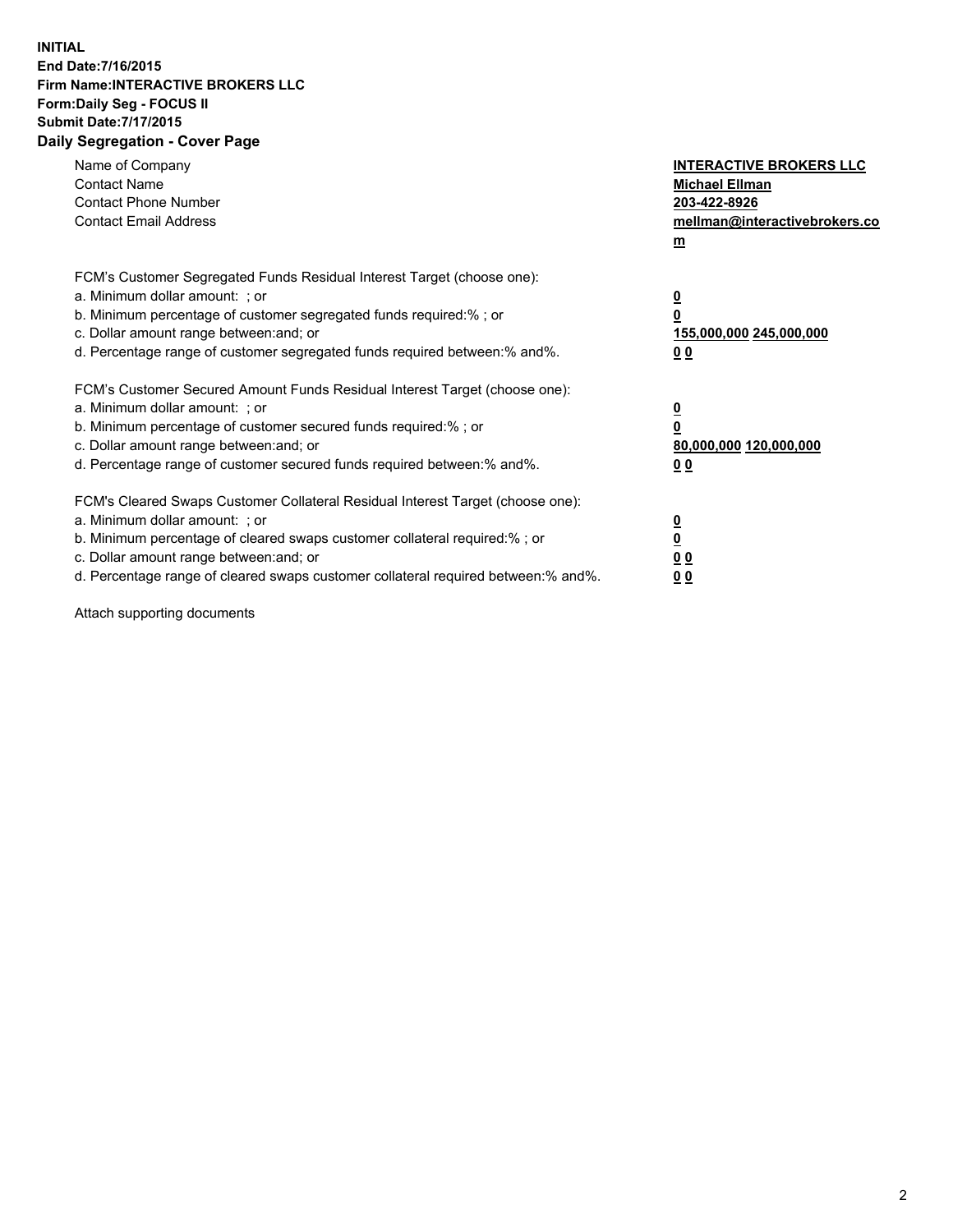## **INITIAL End Date:7/16/2015 Firm Name:INTERACTIVE BROKERS LLC Form:Daily Seg - FOCUS II Submit Date:7/17/2015 Daily Segregation - Secured Amounts**

|                | Daily Jegregation - Jeculed Aniounts                                                        |                                   |
|----------------|---------------------------------------------------------------------------------------------|-----------------------------------|
|                | Foreign Futures and Foreign Options Secured Amounts                                         |                                   |
|                | Amount required to be set aside pursuant to law, rule or regulation of a foreign            | $0$ [7305]                        |
|                | government or a rule of a self-regulatory organization authorized thereunder                |                                   |
| 1.             | Net ledger balance - Foreign Futures and Foreign Option Trading - All Customers             |                                   |
|                | A. Cash                                                                                     | 397,851,325 [7315]                |
|                | B. Securities (at market)                                                                   | $0$ [7317]                        |
| 2.             | Net unrealized profit (loss) in open futures contracts traded on a foreign board of trade   | 39,301,297 [7325]                 |
| 3.             | Exchange traded options                                                                     |                                   |
|                | a. Market value of open option contracts purchased on a foreign board of trade              | 40,628 [7335]                     |
|                | b. Market value of open contracts granted (sold) on a foreign board of trade                | -88,562 [7337]                    |
| 4.             | Net equity (deficit) (add lines 1. 2. and 3.)                                               | 437,104,688 [7345]                |
| 5.             | Account liquidating to a deficit and account with a debit balances - gross amount           | 125,326 [7351]                    |
|                | Less: amount offset by customer owned securities                                            | 0 [7352] 125,326 [7354]           |
| 6.             | Amount required to be set aside as the secured amount - Net Liquidating Equity              | 437,230,014 [7355]                |
|                | Method (add lines 4 and 5)                                                                  |                                   |
| 7.             | Greater of amount required to be set aside pursuant to foreign jurisdiction (above) or line | 437,230,014 [7360]                |
|                | 6.                                                                                          |                                   |
|                | FUNDS DEPOSITED IN SEPARATE REGULATION 30.7 ACCOUNTS                                        |                                   |
| $\mathbf{1}$ . | Cash in banks                                                                               |                                   |
|                | A. Banks located in the United States                                                       | $0$ [7500]                        |
|                | B. Other banks qualified under Regulation 30.7                                              | 0 [7520] 0 [7530]                 |
| 2.             | Securities                                                                                  |                                   |
|                | A. In safekeeping with banks located in the United States                                   | 450,808,206 [7540]                |
|                | B. In safekeeping with other banks qualified under Regulation 30.7                          | 0 [7560] 450,808,206 [7570]       |
| 3.             | Equities with registered futures commission merchants                                       |                                   |
|                | A. Cash                                                                                     | $0$ [7580]                        |
|                | <b>B.</b> Securities                                                                        | $0$ [7590]                        |
|                | C. Unrealized gain (loss) on open futures contracts                                         | $0$ [7600]                        |
|                | D. Value of long option contracts                                                           | $0$ [7610]                        |
|                | E. Value of short option contracts                                                          | 0 [7615] 0 [7620]                 |
| 4.             | Amounts held by clearing organizations of foreign boards of trade                           |                                   |
|                | A. Cash                                                                                     | $0$ [7640]                        |
|                | <b>B.</b> Securities                                                                        | $0$ [7650]                        |
|                | C. Amount due to (from) clearing organization - daily variation                             | $0$ [7660]                        |
|                | D. Value of long option contracts                                                           | $0$ [7670]                        |
|                | E. Value of short option contracts                                                          | 0 [7675] 0 [7680]                 |
| 5.             | Amounts held by members of foreign boards of trade                                          |                                   |
|                | A. Cash                                                                                     | 111,833,252 [7700]                |
|                | <b>B.</b> Securities                                                                        | $0$ [7710]                        |
|                | C. Unrealized gain (loss) on open futures contracts                                         | 24,086,249 [7720]                 |
|                | D. Value of long option contracts                                                           | 40,637 [7730]                     |
|                | E. Value of short option contracts                                                          | -88,565 [7735] 135,871,573 [7740] |
| 6.             | Amounts with other depositories designated by a foreign board of trade                      | 0 [7760]                          |
| 7.             | Segregated funds on hand                                                                    | $0$ [7765]                        |
| 8.             | Total funds in separate section 30.7 accounts                                               | 586,679,779 [7770]                |
| 9.             | Excess (deficiency) Set Aside for Secured Amount (subtract line 7 Secured Statement         | 149,449,765 [7380]                |
|                | Page 1 from Line 8)                                                                         |                                   |
| 10.            | Management Target Amount for Excess funds in separate section 30.7 accounts                 | 80,000,000 [7780]                 |
| 11.            | Excess (deficiency) funds in separate 30.7 accounts over (under) Management Target          | 69,449,765 [7785]                 |
|                |                                                                                             |                                   |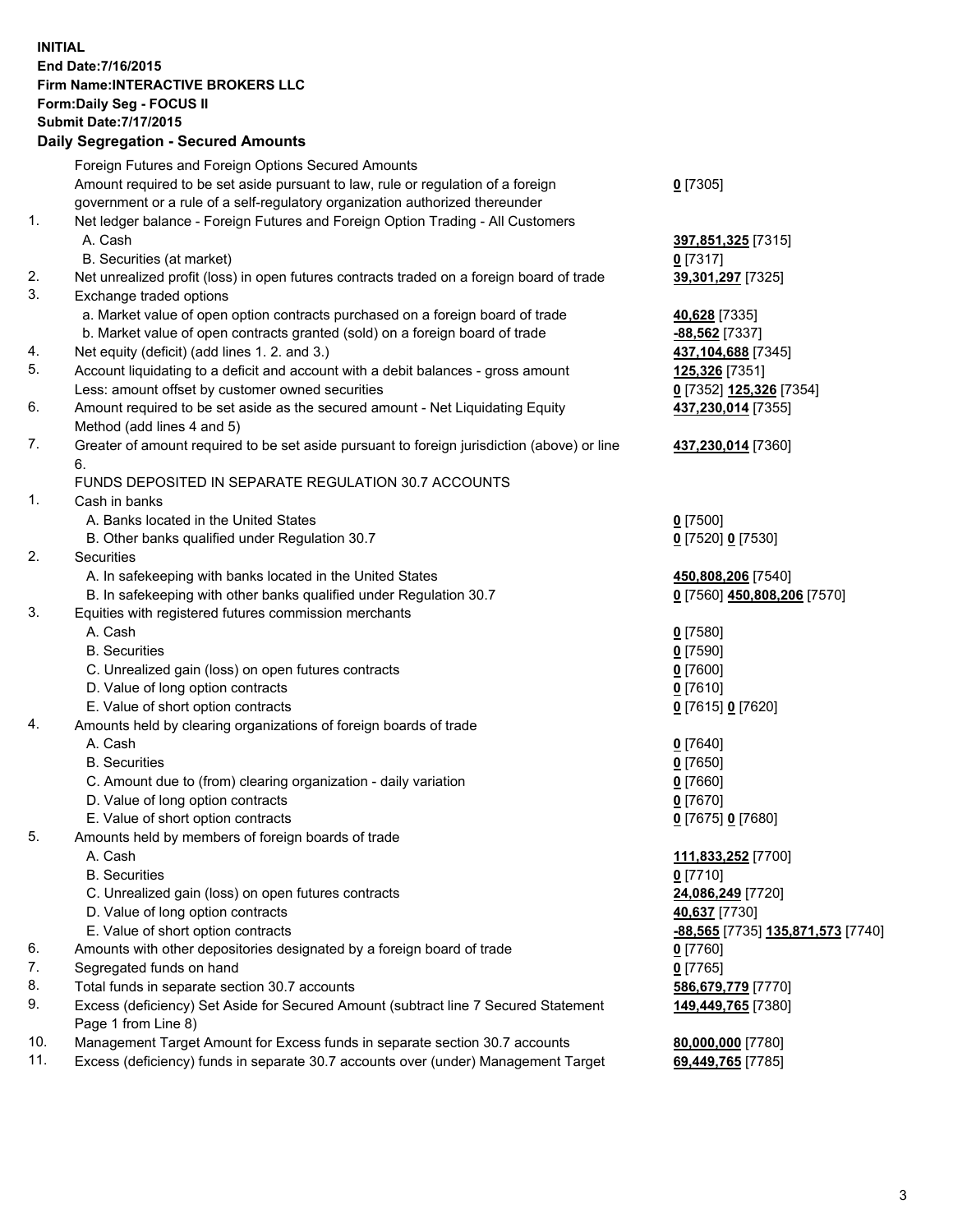**INITIAL End Date:7/16/2015 Firm Name:INTERACTIVE BROKERS LLC Form:Daily Seg - FOCUS II Submit Date:7/17/2015 Daily Segregation - Segregation Statement** SEGREGATION REQUIREMENTS(Section 4d(2) of the CEAct) 1. Net ledger balance A. Cash **2,684,994,786** [7010] B. Securities (at market) **0** [7020] 2. Net unrealized profit (loss) in open futures contracts traded on a contract market **-15,940,944** [7030] 3. Exchange traded options A. Add market value of open option contracts purchased on a contract market **111,542,138** [7032] B. Deduct market value of open option contracts granted (sold) on a contract market **-182,853,911** [7033] 4. Net equity (deficit) (add lines 1, 2 and 3) **2,597,742,069** [7040] 5. Accounts liquidating to a deficit and accounts with debit balances - gross amount **126,369** [7045] Less: amount offset by customer securities **0** [7047] **126,369** [7050] 6. Amount required to be segregated (add lines 4 and 5) **2,597,868,438** [7060] FUNDS IN SEGREGATED ACCOUNTS 7. Deposited in segregated funds bank accounts A. Cash **475,903,873** [7070] B. Securities representing investments of customers' funds (at market) **1,346,813,667** [7080] C. Securities held for particular customers or option customers in lieu of cash (at market) **0** [7090] 8. Margins on deposit with derivatives clearing organizations of contract markets A. Cash **13,155,226** [7100] B. Securities representing investments of customers' funds (at market) **102,158,258** [7110] C. Securities held for particular customers or option customers in lieu of cash (at market) **0** [7120] 9. Net settlement from (to) derivatives clearing organizations of contract markets **4,016,534** [7130] 10. Exchange traded options A. Value of open long option contracts **1,171,477** [7132] B. Value of open short option contracts **-4,312,779** [7133] 11. Net equities with other FCMs A. Net liquidating equity **-66,871,646** [7140] B. Securities representing investments of customers' funds (at market) **923,073,438** [7160] C. Securities held for particular customers or option customers in lieu of cash (at market) **0** [7170] 12. Segregated funds on hand **0** [7150] 13. Total amount in segregation (add lines 7 through 12) **2,795,108,048** [7180] 14. Excess (deficiency) funds in segregation (subtract line 6 from line 13) **197,239,610** [7190] 15. Management Target Amount for Excess funds in segregation **155,000,000** [7194]

16. Excess (deficiency) funds in segregation over (under) Management Target Amount Excess

**42,239,610** [7198]